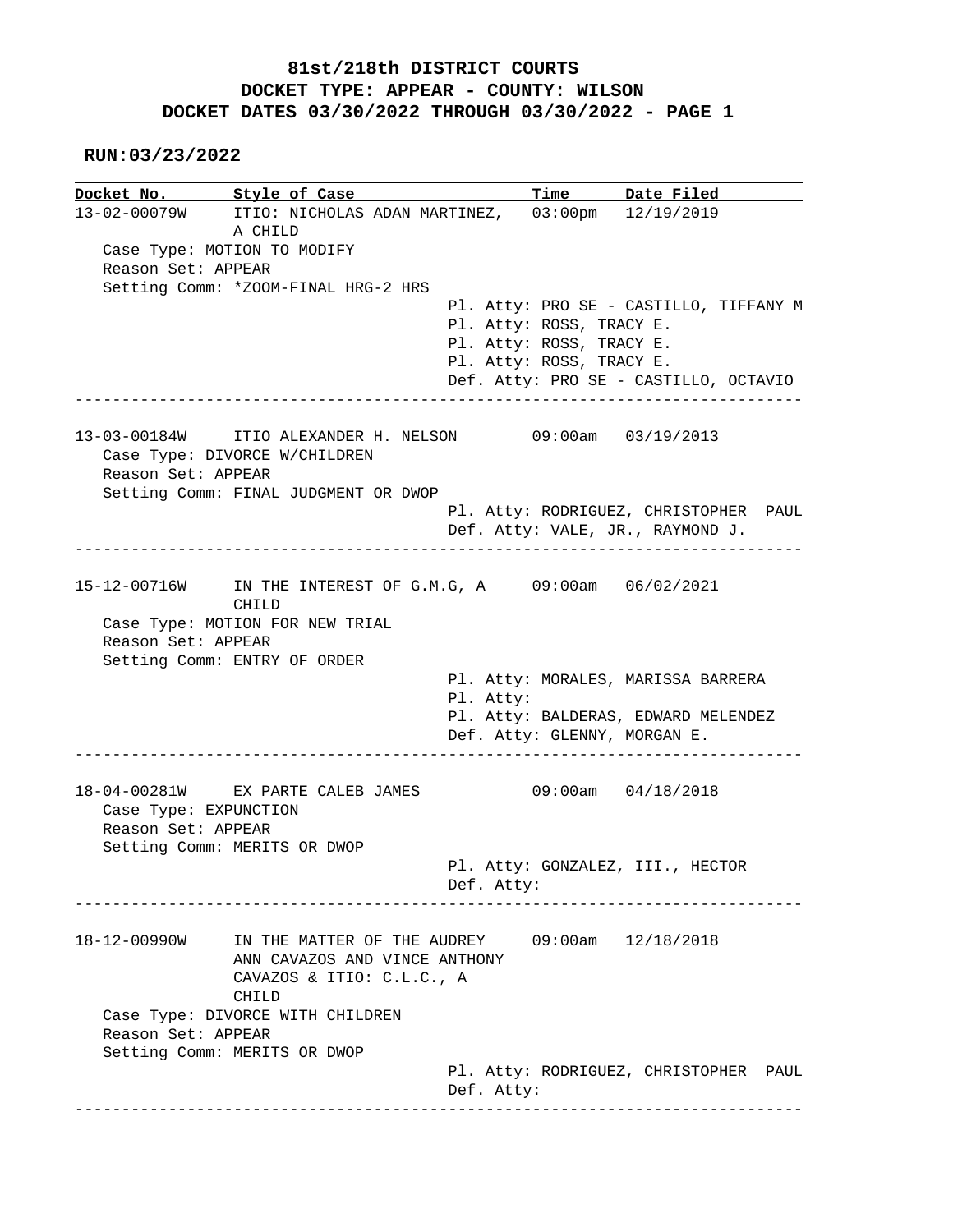**RUN:03/23/2022**

**Docket No. Style of Case**<br>20-07-00450W ITIO: J.A.D., A CHILI Exple of Case Time Date Filed<br>ITIO: J.A.D., A CHILD 09:00am 07/09/2020 Case Type: PARENT/CHILD RELATIONSHIP Reason Set: APPEAR Setting Comm: MT FOR OTHER SUB SERVICE-15/20 MINS Pl. Atty: WHEELER, ADAM WILLIAM Def. Atty: ------------------------------------------------------------------------------ 20-10-00726W STATE OF TEXAS 09:00am 10/13/2020 VS. \$8,000.00 IN U.S. CURRENCY AND A 2006 HARLEY DAVIDSON FDX Case Type: SEIZURE/FORFEITURE Reason Set: APPEAR Setting Comm: BENCH TRIAL-2 HRS & DEF'S MTS FOR DISMISSAL, MSJ & SUPPLEMENTAL SJ Pl. Atty: RICHMOND, J. WILLIAM Def. Atty: PRO SE - SPENCE, CHAD WADE ------------------------------------------------------------------------------ 20-10-00756W GABRIEL GARCES, TRAVIS 09:00am 10/28/2020 GONZALEZ V BRIAN LEE BEAR, FLEX FLEET RENTAL, LLC., INDEPENDENCE OILFILED CHECMICAL Case Type: INJURY/DAMAGE INVOLVING VEHICLE Reason Set: APPEAR Setting Comm: \*ZOOM-DEF, FLEX'S, TRAD MSJ-20 MINS Pl. Atty: TOSCANO, PATRICK J. Pl. Atty: TOSCANO, PATRICK J. Def. Atty: WATSON, ELIZABETH Def. Atty: WATSON, ELIZABETH Def. Atty: PETTINEO, DAVID RICHARD Def. Atty: WATSON, ELIZABETH ------------------------------------------------------------------------------ 20-11-00764W ITIO: KARSON JOHN FOSTER, A 09:00am 11/02/2020 CHILD VS. FOSTER, LUKE JOHN Case Type: PARENT/CHILD RELATIONSHIP Reason Set: APPEAR Setting Comm: TEMP ORDERS-30 MINS Pl. Atty: REED, LAUREN Pl. Atty: CEDILLOS, ANDRES Def. Atty: PRO SE - FOSTER, LUKE JOHN ------------------------------------------------------------------------------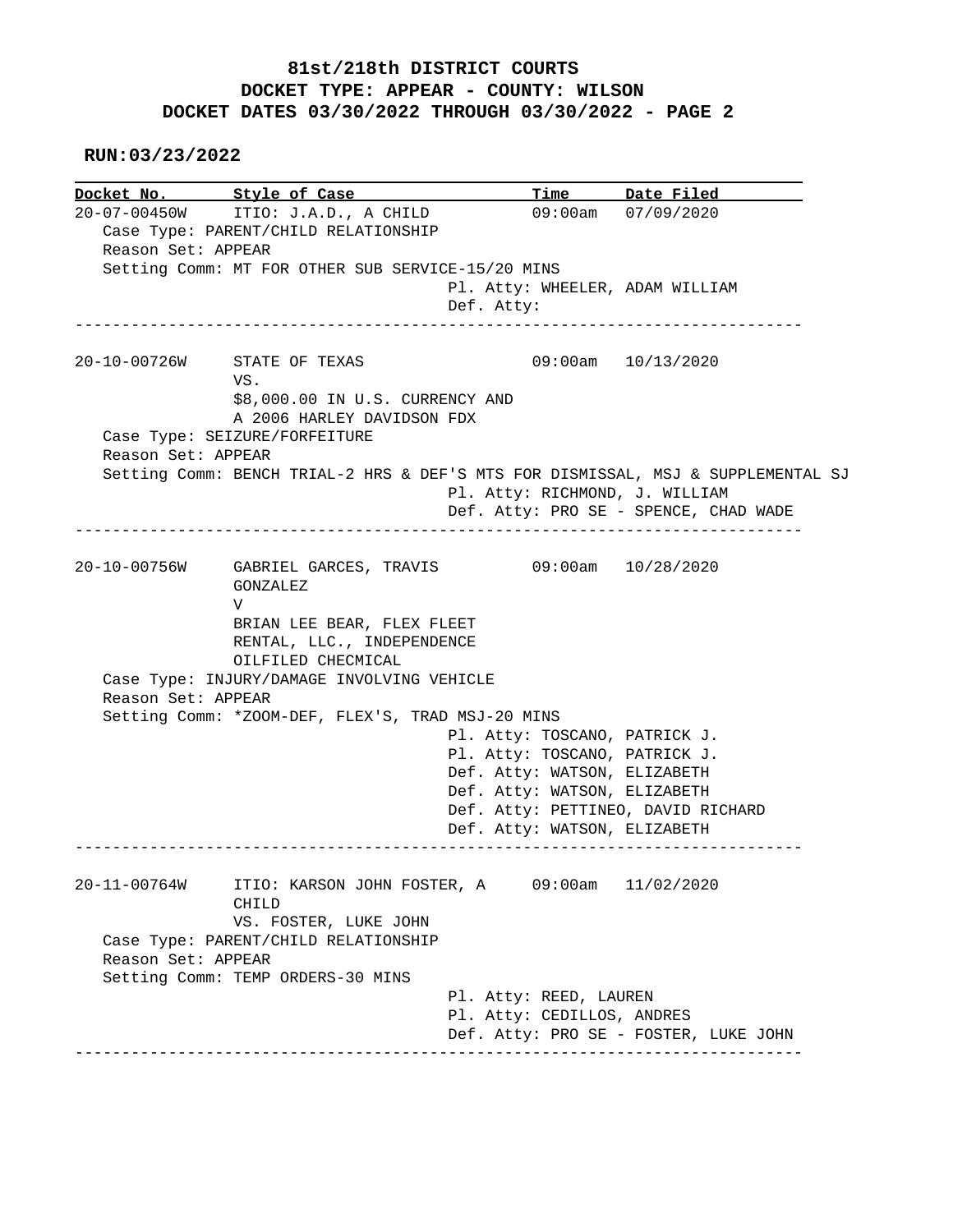#### **RUN:03/23/2022**

| Docket No.             | <u>Style of Case</u>                                                                                                    |                                 | Time Date Filed                     |
|------------------------|-------------------------------------------------------------------------------------------------------------------------|---------------------------------|-------------------------------------|
| 21-01-00037W           | ITIO: FAITH EVELYN AUCOIN, A 09:00am 01/19/2021<br>CHILD                                                                |                                 |                                     |
| Case Type:             |                                                                                                                         |                                 |                                     |
| Reason Set: APPEAR     |                                                                                                                         |                                 |                                     |
|                        | Setting Comm: *ZOOM-ENTRY (RESET FROM 3/21)                                                                             |                                 |                                     |
|                        |                                                                                                                         | Pl. Atty: CALVANO, COREY GENE   |                                     |
|                        |                                                                                                                         | Pl. Atty: WHEELER, ADAM WILLIAM |                                     |
|                        |                                                                                                                         |                                 | Def. Atty: PRO SE - ALANIZ, KAITLIN |
|                        | 21-02-00103W IN RE: GLYNDA MERRITT, 09:00am 02/11/2021<br>DECEASED                                                      |                                 |                                     |
| Case Type: OTHER CIVIL |                                                                                                                         |                                 |                                     |
| Reason Set: APPEAR     |                                                                                                                         |                                 |                                     |
| Setting Comm: ENTRY    |                                                                                                                         |                                 |                                     |
|                        |                                                                                                                         | Pl. Atty: BRYANT, NOHL P.       |                                     |
|                        |                                                                                                                         | Pl. Atty: BRYANT, NOHL P.       |                                     |
|                        |                                                                                                                         | Def. Atty: RODRIGUEZ, SYLVIA A. |                                     |
|                        |                                                                                                                         |                                 |                                     |
|                        |                                                                                                                         |                                 | Def. Atty: POTHOVEN, CHRIS RICHARD  |
|                        | 21-07-00479W IMOM: CORY BLACK AND KORTNEY 09:00am 07/16/2021<br>BLACK and ITIO: B.W.B., A                               |                                 |                                     |
| Reason Set: APPEAR     | CHILD<br>Case Type: DIVORCE WITH CHILDREN                                                                               |                                 |                                     |
|                        | Setting Comm: FINAL TRIAL-2 HRS & MT FOR ALLOCATION OF COSTS FOR MEDIATION-30 MINS                                      |                                 |                                     |
|                        |                                                                                                                         | Pl. Atty: HICKS, ALISON         |                                     |
|                        |                                                                                                                         | Def. Atty: MANKA, ALLAN R.      |                                     |
| 21-09-00591W           | IMOM: PATRICIA REEMES AND 09:00am 09/03/2021<br>ANTHONY REEMES & ITIO PAISLEY<br>REEMES AND MADIGAN REEMES,<br>CHILDREN |                                 |                                     |
|                        |                                                                                                                         |                                 |                                     |
| Reason Set: APPEAR     | Case Type: DIVORCE WITH CHILDREN                                                                                        |                                 |                                     |
|                        | Setting Comm: *ZOOM-MT TO SIGN AGREED DIV DEC-15 MINS                                                                   |                                 |                                     |
|                        |                                                                                                                         | Pl. Atty: OSBORN, TESS D.       |                                     |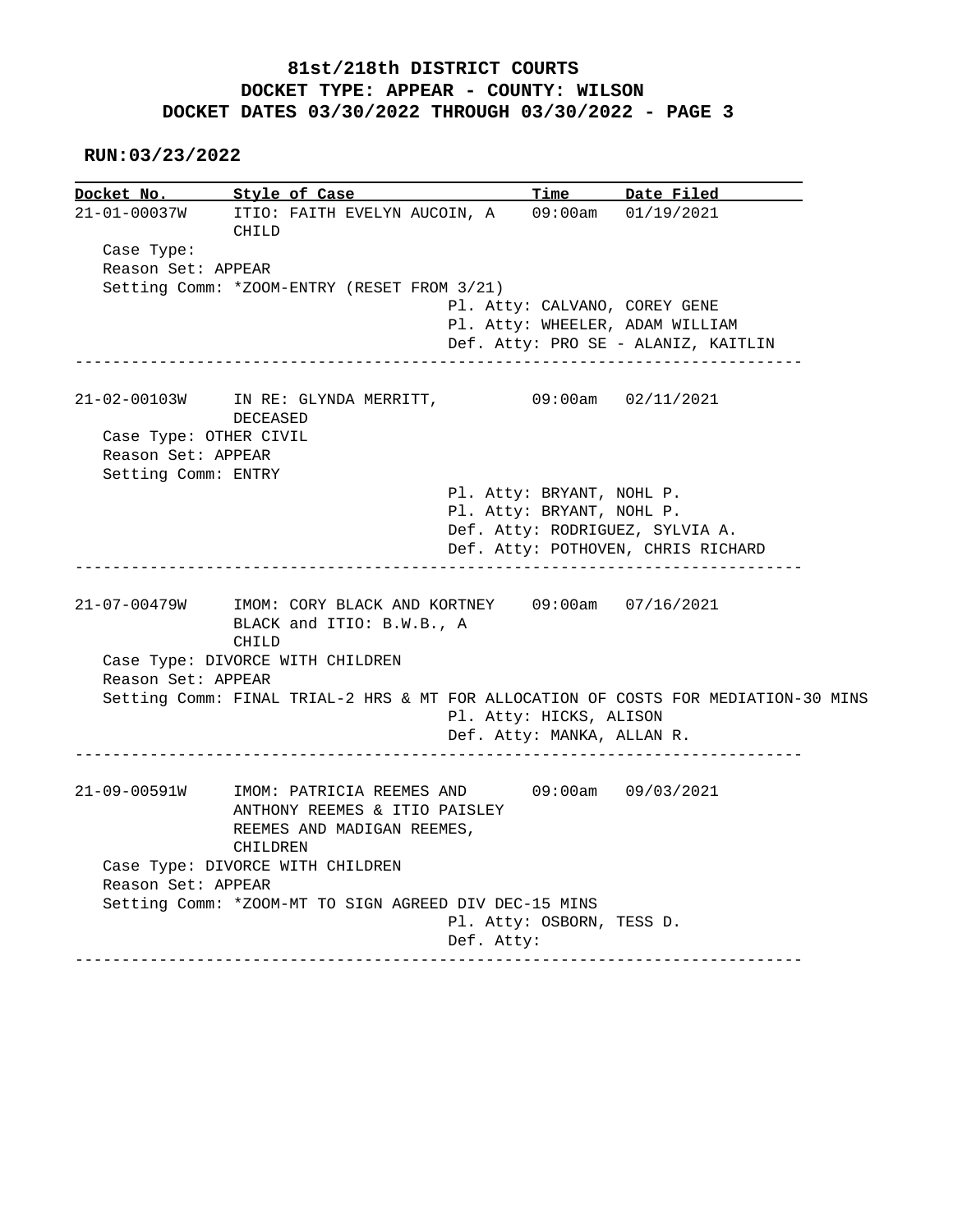**RUN:03/23/2022**

**Docket No. Style of Case Time Date Filed**<br>21-09-00622W MEL DIXON 09:00am 09/20/2021 MEL DIXON 09:00am 09/20/2021 V CITY OF FLORESVILLE ET AL Case Type: INJURY/DAMAGE OTHER THAN VEHICLE Reason Set: APPEAR Setting Comm: PLNTF'S MT TO QUASH DEPOS ON WRITTEN QSTNS-30 MINS Pl. Atty: BRYANT, NOHL PATRICK Def. Atty: FRIGERIO, CHARLES S. Def. Atty: Def. Atty: SCHERER, ELIZABETH "BETH" ------------------------------------------------------------------------------ 21-09-00631W MEREDITH COOPER 09:00am 09/23/2021 V NATIONWIDE INSURANCE Case Type: INJURY/DAMAGE INVOLVING VEHICLE Reason Set: APPEAR Setting Comm: \*ZOOM\* Pl. Atty: TURNER, JENNIFER Def. Atty: MACIAS, MARK E. ------------------------------------------------------------------------------ 21-12-00793W IMOM: CHRISTOPHER R. BOYCE AND 09:00am 12/14/2021 AMANDA N. BOYCE AND ITIO: BOYCE CHILDREN Case Type: DIVORCE WITH CHILDREN Reason Set: APPEAR Setting Comm: TEMP ORDERS-30 MINS Pl. Atty: CEDILLOS, ANDRES Def. Atty: LIENHARD, GREGORY J. ------------------------------------------------------------------------------ 21-12-00813W IMOM: CODY A. HERTZ AND CHENG 09:00am 12/30/2021 CAO Case Type: DIVORCE NO CHILDREN Reason Set: APPEAR Setting Comm: PRO SE DIVORCE Pl. Atty: PRO SE - HERTZ, CODY A Def. Atty: ------------------------------------------------------------------------------